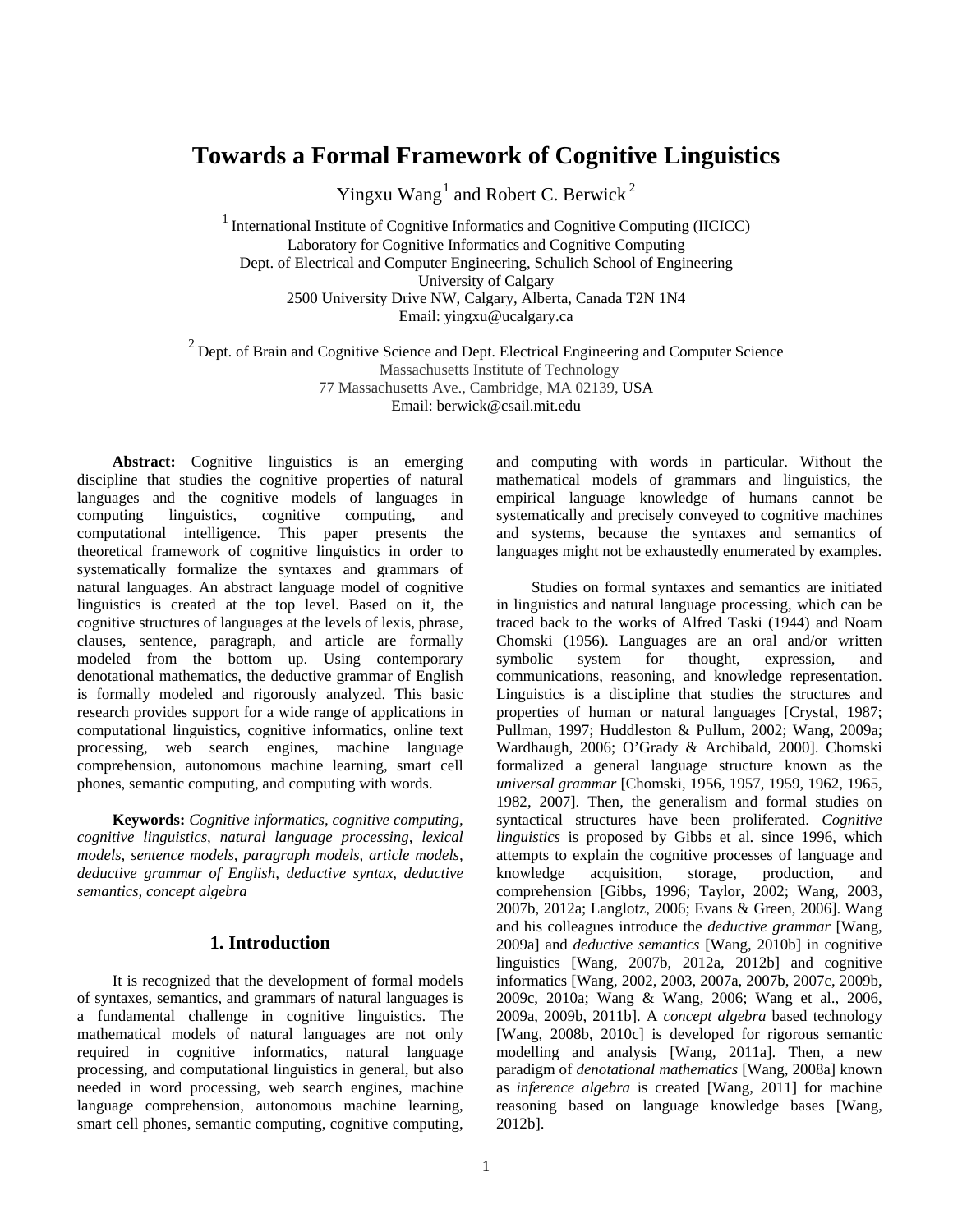**Definition 1.** *Cognitive linguistics* is an emerging discipline that studies the cognitive properties of natural languages and the cognitive models of languages in cognitive computing and computational intelligence.

In order to rigorously explain the cognitive mechanisms of languages, syntaxes and semantics of a given language as well as their relations and interactions have to be systematically studied. In a language, syntaxes deal with relations and combinational rules of words in sentence formation; while semantics embody meanings of words and sentences. Syntactic and semantic analyses in linguistics rely on a set of explicitly described rules known as the grammar of the language. Therefore, contemporary linguistic analyses focus on the study of grammars, which is centered in language acquisition, understanding, and interpretation.

**Definition 2.** The *grammar* of a language is a set of rigorously specified rules that integrates phonetics, phonology, morphology, syntax, and semantics of the language.

Grammars govern the articulation, perception, and patterning of speech sounds, the formation of phrases and sentences, and the interpretation of utterance. However, the formalization of grammars by mathematical models is not only a fundamental need, but also a significant challenge in cognitive and computational linguistics.

This paper attempts to demonstrate that natural languages can be systematically formalized by using denotational mathematics and cognitive informatics methodologies. In the remainder of the paper, Section 2 formally describes the discourse of natural languages and its mathematical model at the top level. Section 3 analyzes and models the formal lexical and syntactical structures of English. Section 4 develops the general pattern of sentence structures and the deductive grammar of English in a rigorous approach. As a result, a rigorous theoretical framework of cognitive linguistics is established towards the applications in computational linguistics, cognitive informatics, online text processing, web search engines, machine language comprehension, autonomous machine learning, smart cell phones, semantic computing, and computing with words.

# **2. The General Mathematical Model of Natural Languages**

A formal model of a general language such as English can be described as an abstract language using denotational mathematics [Wang, 2008a, 2011]. Based on the general abstract language model, the structural models of natural languages can be created at the lexis, phrase, clause, sentence, paragraph, and article levels from the bottom up.

**Definition 3.** The *abstract language*, L, is a 5-tuple, i.e.:

$$
\mathfrak{L} \triangleq (\mathfrak{E}, \mathfrak{X}, \mathfrak{W}, \mathfrak{R}, \mathfrak{S}) \tag{1}
$$

where

- $\bullet$   $\&$  is a finite ordered set of alphabet of the language,  $E \sqsubset \mathfrak{L}$ :
- X is a power set of *lexical relations* between the letters in the alphabet,  $\mathfrak{X} \subset \mathrm{b}\mathfrak{E} \subset \mathfrak{L}$ ;
- W is a finite nonempty set of *words* that are identified strings of the alphabet in the language,  $\mathfrak{W} = \{ \flat \mathfrak{E} \mid \mathfrak{X} \} \subset \mathfrak{L}$ . A subset of  $\mathfrak{W}$  is known as the *primitive words*  $(\mathfrak{W}^0)$ ,  $\mathfrak{W}^0$   $\subset$   $\mathfrak{W}$ , that directly represents real-world entities, proper names, metabehaviors, and abstract concepts that cannot be further deduced onto more primitive concepts or behaviors;
- R is a power set of *syntactic relations* between words,  $\mathfrak{R} = \mathfrak{b} \mathfrak{W} \times \mathfrak{b} \mathfrak{W} \sqsubset \mathfrak{L}$ ;
- S is a power set of *semantic relations* between words,  $\mathfrak{S} = \mathfrak{p} \mathfrak{R} \to \mathfrak{p} \mathfrak{R}^0 = \mathfrak{p} \mathfrak{W} \times \mathfrak{p} \mathfrak{W} \to \mathfrak{p} \mathfrak{W}^0 \times$  $\mathfrak{p}\mathfrak{W}^0$ ,  $\mathfrak{R}^0 \subset \mathfrak{R} \sqsubset \mathfrak{L}$ .

The formal grammar for a language can be categorized as the syntactical and semantic grammars. The former are grammars specifying the structural rules of the language; while the latter are grammars specifying the functional rules of the language. A special part of the semantic grammar of natural languages is the set of words, or the vocabulary, which can be classified as terminals and nonterminals.

**Definition 4.** The *vocabulary of a language*,  $\mathcal{D}$ , is a finite nonempty set of words that represent certain meanings or convey specific semantics, i.e.:

$$
\mathcal{D} = \mathcal{I} \cup \overline{\mathcal{I}}, \ \mathcal{D} \subseteq \mathcal{D} \sqsubset \mathcal{L}
$$
 (2)

where  $\mathcal I$  and  $\mathcal I$  denote the sets of terminals and nonterminals, respectively, in the languages.

**Definition 5.** The *terminals of a language*,  $\mathcal{I}$ , is a finite nonempty subset of  $\mathcal D$  in which the vocabulary fall into the following special primitive categories, i.e.:

$$
\mathcal{I} \triangleq \{ \mathcal{D}_0 \mid \mathcal{D}_0 \subseteq (N_{e0} \cup N_{a0} \cup V_0 \cup \mathcal{M}_0) \subset \mathcal{D} \}
$$
 (3)

where  $N_{e0}$ ,  $N_{a0}$ ,  $V_0$ , and  $\mathcal{M}_0$  denote words that represent realworld entities, meta-abstract concepts, meta-behavioral verbs, and common modifiers, respectively.

**Definition 6.** The *nonterminals of a language*,  $\mathcal{I}$ , is a subset of  $\mathcal{D}$  in which the vocabulary can be defined or derived by the terminals, i.e.:

$$
\overline{\mathcal{I}} = \mathcal{D} \setminus \mathcal{I} \tag{4}
$$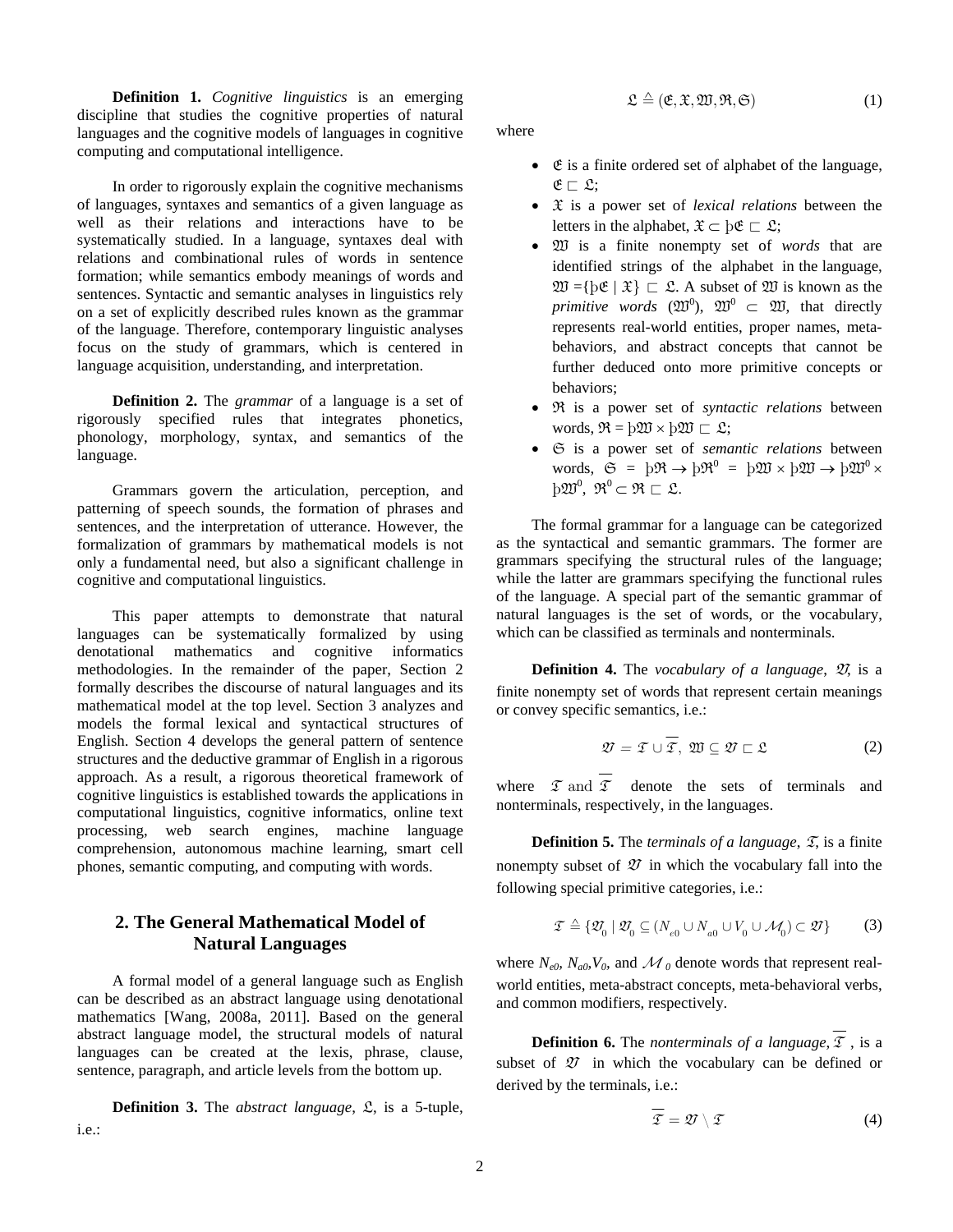The abstract language  $\mathfrak{L}$  as given in Definition 3 explains the universal discourse of languages as the contexts of linguistics. On the basis of the abstract language model  $\mathfrak{L}$ , the fundamental structural properties of natural languages at the lexis, phrase, clause, sentence, paragraph, and article levels can be rigorously modeled and analyzed in the following sections.

# **3. The Formal Lexical Structures of English**

A set of three categories and 19 lexical and syntactic elements in language  $\mathfrak{L}$  is elicited and summarized in Table 1. The lexes are a category of syntactic units that represent the six basic parts of speech. The modifiers are a category of syntactic units that that refines and restricts the semantics of words. The phrases are a category of syntactic units that compose multiple words into a complex unit.

**Definition 7.** The *set of lexical elements*  $\mathcal{E}$  of a sentence in language L can be classified into the categories of *lexes*  $(L)$ *, modifiers*  $(M)$ *, and phrases*  $(\mathcal{P})$ *, i.e.:* 

$$
\mathcal{E} \triangleq (\mathcal{L}, \mathcal{M}, \mathcal{P})
$$
  
= {*N*, *X*, *V*, *A*, *D*, *P*}  
|| {*τ*, *κ*, *δ*, *α*, *¬*, *γ*, *β*}  
|| {*NP*, *VP*, *AP*, *DP*, *PP*, *CP*}

Each of the lexical elements  $\mathcal E$  in English is formally modeled and explained in the following subsections.

### **3.1 Parts of Speech**

**Definition 8.** The *lexes*,  $\mathcal{L}$ , in language  $\mathcal{L}$  encompass six categories of lexical roles known as the parts of speech such as noun, pronoun, verb, adjective, adverb, and preposition where each category can be formally modeled as a specific set of words in the lexical categories  $N$ ,  $\lambda$ ,  $\lambda$ ,  $\lambda$ ,  $\lambda$ ,  $\mathcal{D}$ , and  $P$ , respectively, in  $\mathfrak{L}$ , i.e.:

$$
N \triangleq \{n \in \mathcal{N} \mid \mathcal{N} \subset \mathfrak{W} \subset \mathfrak{L}\}
$$
  
\n
$$
\mathcal{X} \triangleq \{x \in \mathcal{X} \mid \mathcal{X} \subset \mathfrak{W} \subset \mathfrak{L}\}
$$
  
\n
$$
V \triangleq \{v \in \mathcal{V} \mid \mathcal{V} \subset \mathfrak{W} \subset \mathfrak{L}\}
$$
  
\n
$$
A \triangleq \{a \in \mathcal{A} \mid \mathcal{A} \subset \mathfrak{W} \subset \mathfrak{L}\}
$$
  
\n
$$
\mathcal{D} \triangleq \{d \in \mathcal{D} \mid \mathcal{D} \subset \mathfrak{W} \subset \mathfrak{L}\}
$$
  
\n
$$
\mathcal{P} \triangleq \{p \in \mathcal{P} \mid \mathcal{P} \subset \mathfrak{W} \subset \mathfrak{L}\}
$$
  
\n(6)

| No.          | Category                                                                                                                                       | Subcategory                                                            | <b>Symbol</b>                | <b>Description</b>                                                                                                     |  |  |  |
|--------------|------------------------------------------------------------------------------------------------------------------------------------------------|------------------------------------------------------------------------|------------------------------|------------------------------------------------------------------------------------------------------------------------|--|--|--|
| 1            | Lexis                                                                                                                                          |                                                                        | $\mathcal{L}$                | <b>Basic parts of speech</b>                                                                                           |  |  |  |
| 1.1          | (Part of<br>speech)                                                                                                                            | Noun                                                                   | $\mathbb N$                  | Entities, abstract concepts, and behaviors                                                                             |  |  |  |
| $1.2\,$      |                                                                                                                                                | Pronoun                                                                | $\mathbb X$                  | Representation of nouns                                                                                                |  |  |  |
| 1.3          |                                                                                                                                                | Verb                                                                   | $\mathbb {V}$                | Actions, states, and possessions                                                                                       |  |  |  |
| 1.4          |                                                                                                                                                | Adjective                                                              | $\mathbb{A}$                 | Properties of a noun                                                                                                   |  |  |  |
| 1.5          | Properties of a verb<br>Adverb<br>$\mathbb D$                                                                                                  |                                                                        |                              |                                                                                                                        |  |  |  |
| 1.6          |                                                                                                                                                | Preposition                                                            | $\mathbb P$                  | Relations between two words or phrases                                                                                 |  |  |  |
| $\mathbf{2}$ | <b>Modifier</b>                                                                                                                                |                                                                        | $\mathcal M$                 | Semantic refinement and restrictive                                                                                    |  |  |  |
| 2.1          |                                                                                                                                                | Determiner                                                             | τ                            | Articles and special pronouns or adjectives that introduce or restrict a noun                                          |  |  |  |
| 2.2          |                                                                                                                                                | Special adverbs that modify or restrict the extent or manner of a verb |                              |                                                                                                                        |  |  |  |
| 2.3          |                                                                                                                                                | Degree                                                                 | δ                            | Special adverbs or adjectives that modify or restrict the extent of an adjective or an adverb                          |  |  |  |
| 2.4          |                                                                                                                                                | Auxiliary                                                              | $\alpha$                     | Verbal prefixes that specifies the tense, voice, mood, person, and/or number of a verb                                 |  |  |  |
| 2.5          | Negative<br>Conjunction                                                                                                                        |                                                                        | $\qquad \qquad \blacksquare$ | Special words that express the opposite meaning of a phrase or sentence                                                |  |  |  |
| 2.6          |                                                                                                                                                |                                                                        | γ                            | Connections between equivalent words, phrases, and clauses such as<br>coordinating,<br>subordinating, and correlatives |  |  |  |
| 2.7          |                                                                                                                                                | Interjection                                                           | $\sigma$                     | A word of emotional expression                                                                                         |  |  |  |
| 3            | <b>Phrase</b>                                                                                                                                  |                                                                        | $\mathcal{P}$                | $\vert A$ syntactic unit with multiple words                                                                           |  |  |  |
| 3.1          |                                                                                                                                                | Noun phrase                                                            | NP                           | A composition of a noun with a determiner or adjective (phrase)                                                        |  |  |  |
| 3.2          | Verb phrase<br>Adjective phrase<br>Adverb phrase                                                                                               |                                                                        | <b>VP</b>                    | A composition of a verb with a noun (phrase) or adverb (phrase)                                                        |  |  |  |
| 3.3          |                                                                                                                                                |                                                                        | AP                           | A composition of an adjective with a degree word or noun (phrase)                                                      |  |  |  |
| 3.4          |                                                                                                                                                |                                                                        | DP                           | A composition of an adverb with a determiner or verb (phrase)                                                          |  |  |  |
| 3.5          |                                                                                                                                                | Prepositional phrase                                                   | PP                           | A composition of a preposition with a determiner or noun (phrase)                                                      |  |  |  |
| 3.6          | Complement phrase<br>CP<br>A composition of an AP, NP, or DP to a subject ( $\mathcal{J}$ ) or object ( $\mathcal{O}$ ), and a predicate (VP). |                                                                        |                              |                                                                                                                        |  |  |  |

#### Table 1. The Syntactic Categories of Linguistics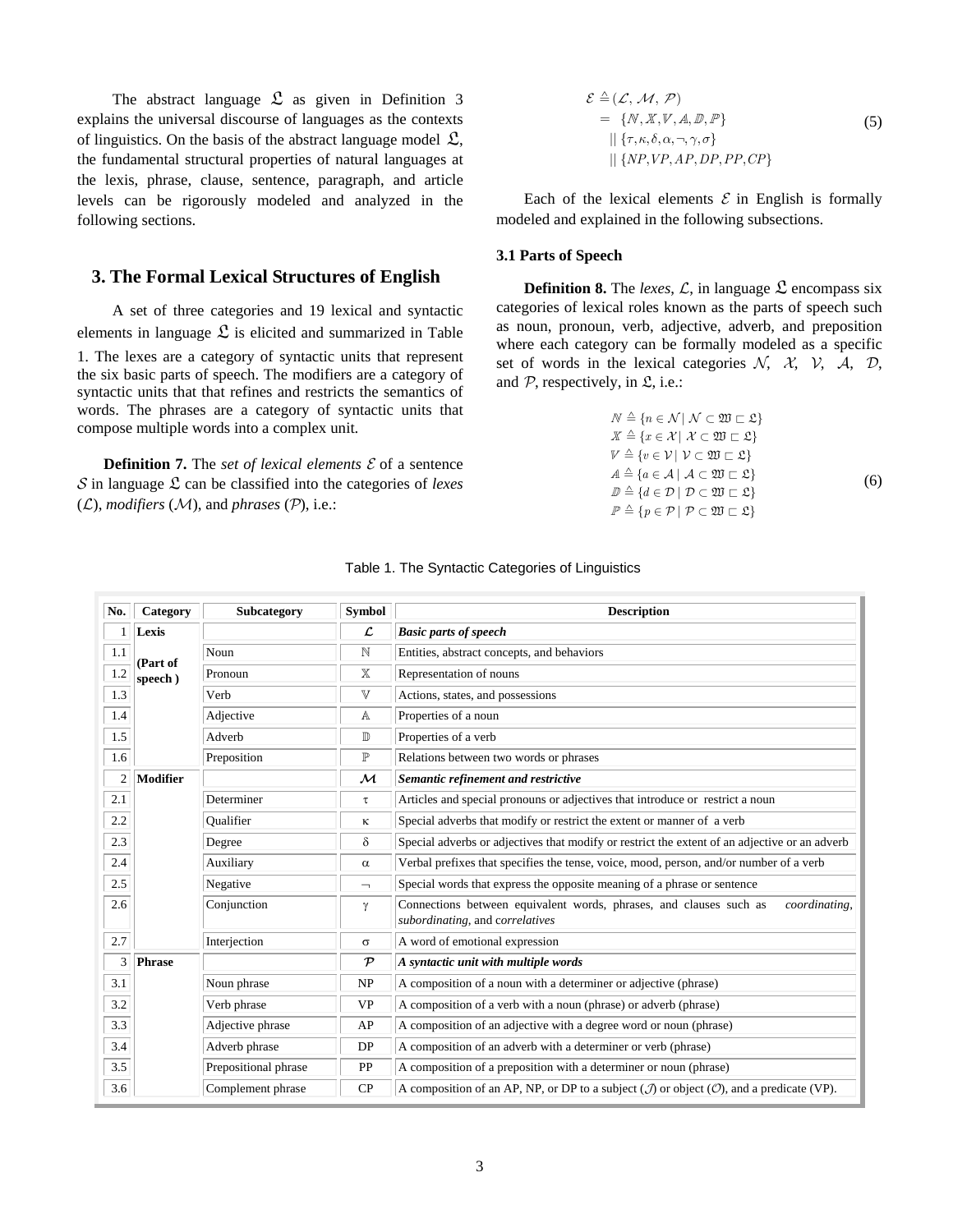An important property of lexes is known as inflections, which represents the morphological flexibility of natural languages that allows the change of forms of words in accordance with grammatical roles, relations, and agreements between parts of speech in a sentence. Each part of speech including related inflection rules will be rigorously specified in the following subsections with formal models.

**Definition 9.** A *noun*,  $N$ , in language  $\mathcal{L}$  is a part of speech that identifies and represents a real-world entity, a proper name, a meta-behavior, or an abstract concept in the following pattern:

| $\mathbb{N} \triangleq N_0   N_1   N_n$ // Mass, singular, and plural nouns |  |  |  |
|-----------------------------------------------------------------------------|--|--|--|
|-----------------------------------------------------------------------------|--|--|--|

| $\mid N$                       | // Irregular plural nouns |     |
|--------------------------------|---------------------------|-----|
| $ N_{p}$                       | // Proper nouns           |     |
| $\mid X$                       | $//$ Pronouns             | (7) |
| $ V_{ing} $                    | // Gerunds                |     |
| $\mathsf{N}^+$                 | $//$ Complex nouns        |     |
| $\mid$ $(N, )^{\dagger}$       |                           |     |
| $\mathbb{N} \gamma \mathbb{N}$ |                           |     |

where  $\gamma$  represents a conjunction that will be defined in the category of modifiers, and  $N^+$  represents a compound noun that repeat  $N$  for one or more times such as  $NN$  and  $N$ ,  $N$ ,... and *N*, respectively.

In addition to the lexical and syntactical patterns, a set of relational grammar rules between nouns and verbs, pronouns, and determiners can be specified known as  $R<sub>2</sub>$ (number),  $R_3$  (tense),  $R_4$  (mood),  $R_5$  (number),  $R_6$  (gender),  $R_7$  (role), and  $R_9$  (determiner), respectively. Because of the limit of space, the mathematical models of the relational grammar rules will be reported separately [Wang & Berwick, 2012].

**Definition 10.** A *pronoun*,  $\mathbb{X}$ , in language  $\mathcal{L}$  is a part of speech that is used to represent or indicate a personal, impersonal, and proper noun in nine categories in the following pattern:

| $X \triangleq X_{01}   X_{0n}$ | // Impersonal, single/plural                               |
|--------------------------------|------------------------------------------------------------|
| $X_{11}$ $X_{1n}$              | // First person, single/plural                             |
|                                | $ X_{21} X_{2n}$ // Second person, single/plural           |
|                                | $ X_{31m} X_{3nm}/$ Third person (male), single/plural     |
|                                | $ X_{31f} X_{3nf}$ // Third person (female), single/plural |
| $\mid X_{n}$                   | $//$ General person                                        |
|                                | $ X_{i1} X_{i2} - //$ Indefinitive, single/plural          |
|                                | $ X_{th1}  X_{thn}$ // Demonstrative, single/plural        |
| $X_{wh}$                       | // Interrogative                                           |

$$
= // \text{ categories: Subjective (J) | Objective (O) | Possessive (A) | Possessive-noun (N) | (X01-J | X01-O | X01-A | X01-N) = (it | it | its | its) | (X0n-J | X0n-O | X0n-A | X0n-N) = (they | them | their | their) | (X11-J | X11-O | X11-A | X11-N) = (I | me | my | mine) | (X1n-J | X1n-O | X1n-A | X1n-N) = (we | us | our | ours) | (X21-J | X21-O | X21-A | X21-N) = (you | you | your | yours) | (X2n-J | X2n-O | X2n-A | X2n-N) = (you | you | your | your) | (X31m-J | X31m-O | X31m-A | X31m-N) = (he | him | his | his) | (X31J-J | X31J-O | X31J-A | X31J-N) = (she | her | her | hers) | (X3n-J | X3n-O | X3n-A | X3n-N) = (they | them | their | their) | (Xp-J | Xp-O | Xp-A | Xp-N) = (who | whom | whose | whose) | (Xij | Xij) = ((anything, anyone, anybody)|) | (something, someone, somebody)) | (Xth1 | Xthn) = ((this, that) | (these, those)) | Xwh = (which, what, ...)
$$
\n(8)

where the first six categories are personal or impersonal pronouns; while the last three categories are relative pronouns for introducing indefinite, demonstrative, and interrogative noun phrase (*NP*) and/or subordinate clauses.

It is noteworthy that most pronouns except the relative pronouns have inflections in the forms of *subjective* (*X-J*), *objective*  $(X_{J})$ , *possessive*  $(X_{J})$ , and *possessive-noun*  $(X_{J})$ pronouns as shown in the second part of Eq. 8. A set of relational grammar rules between pronouns and nouns or verbs can be described by  $R_1$  (person),  $R_3$  (tense),  $R_4$  (mood),  $R_6$  (gender),  $R_7$  (role), and  $R_8$  (antecedent), respectively [Wang & Berwick, 2012].

**Definition 11.** A *verb*,  $V$ , in language  $\mathcal{L}$  is a part of speech that denotes a state, an existence, a behavior, an action, and an occurrence in the following pattern:

| $\mathbb{V} \triangleq V$                        | // Stems                                                      |     |
|--------------------------------------------------|---------------------------------------------------------------|-----|
|                                                  | // 3rd-person-singular                                        |     |
|                                                  | // 3rd-person-singular (irregular)                            |     |
| $//$ Relation to objects                         |                                                               |     |
| $V_t$                                            | // Transitive                                                 |     |
| $\mid V_i$                                       | // Intransitive                                               |     |
| $ V_{tt}$                                        | // Ditransitive                                               |     |
| $//$ Tenses                                      |                                                               |     |
| $V_p = (V   V_s   V_s) //$ Present               |                                                               |     |
| $V_f = \alpha V$ // Future                       |                                                               |     |
| V                                                | $//$ Past                                                     |     |
| $V_{pt}^{\dagger}$                               | // Past (irregular)                                           |     |
| $\begin{array}{c} V_{pp}' \\ V \\ V \end{array}$ | // Past participle                                            |     |
|                                                  | // Past participle (irregular)                                |     |
| // <b>Nonfinite</b> (verbals)                    |                                                               |     |
| $V_{to}$                                         | // Infinitives                                                |     |
| $V_{\mathit{ing}}$                               | // Gerund                                                     |     |
| $V_{ing}$                                        | // Present participial                                        |     |
| $V_d$                                            | // Past participlial                                          |     |
| // Special verbs                                 |                                                               |     |
|                                                  | $BE = be   am   is   are   was   were   to be   being   been$ |     |
| $HAVE = have   has   had$                        |                                                               |     |
| $DO = do   does   did   done$                    |                                                               |     |
| // Complex verbs                                 |                                                               | (9) |
| $(V, )^+$                                        |                                                               |     |
| $\mathbb{V} \gamma \mathbb{V}$                   |                                                               |     |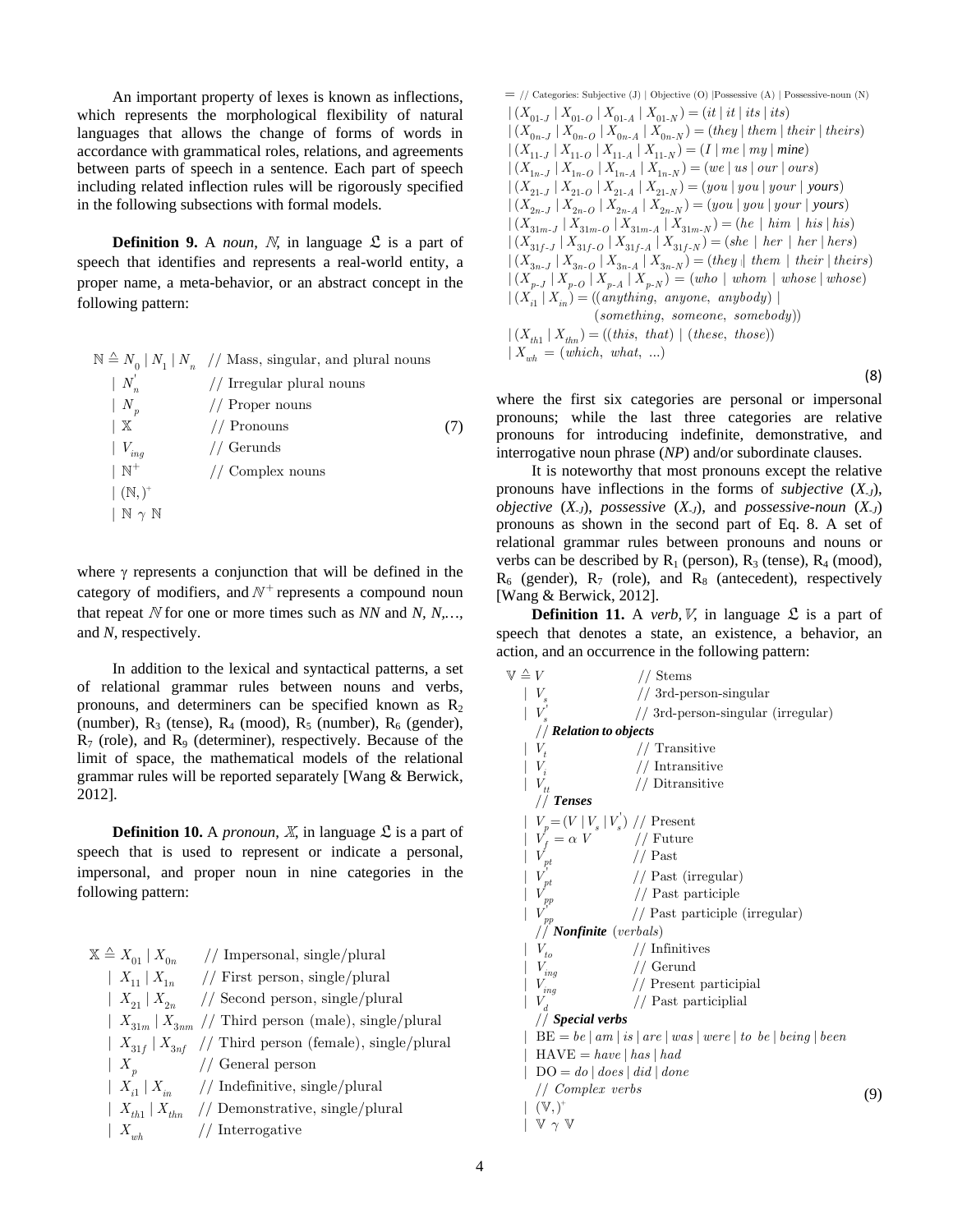The inflections of verbs are specified in Eq. 9 according to person, object, tense, and their nonfinite forms. The irregular forms of verbs, particular those of frequently used ones such as *BE, HAVE,* and *DO*, are highlighted in Eq. 9.

The grammar rules of verbs encompass those of person, number, tense, mood, and voice, as well as modifiers and special structures. A set of relational grammar rules between verbs and nouns, pronouns, modifiers, and special sentence structures such as  $R_1$  (person),  $R_2$  (number),  $R_3$  (tense),  $R_4$ (mood),  $R_5$  (voice),  $R_{10}$  (qualifier),  $R_{12}$  (negation),  $R_{13}$ (inverted order), and  $R_{14}$  (There BE structure) is specified, respectively, [Wang & Berwick, 2012].

**Definition 12.** An *adjective*,  $\mathcal{A}$ , in language  $\mathcal{L}$  is a part of speech that is used to modify or restrict a noun or pronoun

in the following pattern:

| $A \triangleq A$                  | // Positive                                                                                                       |      |
|-----------------------------------|-------------------------------------------------------------------------------------------------------------------|------|
| $ A_{\scriptscriptstyle{er}}$     | // Comparative                                                                                                    |      |
| $ A_{cr}$                         | // Comparative (irregular)                                                                                        |      |
| $ A_{st} $                        | // Superlative                                                                                                    |      |
| $ A_{\scriptscriptstyle st}^{'} $ | // Superlative (irregular)                                                                                        |      |
|                                   | $\left  \left( N_0 \ {}^{\prime} s \   \ N_1 \ {}^{\prime} s \right) \right  / \rho$ Possessive nouns (singlular) | (10) |
| $ N_{n} $                         | // Possessive nouns (plural)                                                                                      |      |
| $\vert$ X <sub>p</sub>            | // Possessive pronouns                                                                                            |      |
| $V_{to}P$                         | // Infinitive phrases                                                                                             |      |
| $ V_{ed}P$                        | // Participial phrases                                                                                            |      |
| PP                                | // Propositional phrase                                                                                           |      |
| $(A, )^+$                         | // Complex adjectives                                                                                             |      |
| $A \gamma A$                      |                                                                                                                   |      |
|                                   |                                                                                                                   |      |

where  $A, A_{er}$ , and  $A_{st}$  represent the positive, comparative, and superlative levels of adjectives, respectively.

**Definition 13.** An *adverb*,  $\mathbb{D}$ , in language  $\mathcal{L}$  is a part of speech that is used to modify or restrict a verb, an adjective, or another adverb in the following pattern:

| Positive                                                              |
|-----------------------------------------------------------------------|
| $\lceil (more \rceil much \rceil less) D \rceil / \text{Comparative}$ |
| // Comparative (irregular)                                            |
| // Superlative                                                        |
| (11)<br>// Superlative (irregular)                                    |
| // Infinitive phrases                                                 |
| // Propositional phrase                                               |
| // Complex adjectives                                                 |
|                                                                       |
|                                                                       |
|                                                                       |

where  $D, D_{er}$ , and  $D_{st}$  represent the positive, comparative, and superlative levels of adverbs, respectively.

**Definition 14.** A *preposition*,  $\mathbb{P}$ , in language  $\mathcal{L}$  is a part

of speech that is used to link and relate a word phrase, or clause to anther counterpart in the following pattern:

$$
\mathbb{P} \triangleq P \qquad // \text{Primitive} \tag{12}
$$
\n
$$
|\mathbb{P} \gamma \mathbb{P} \quad // \text{Complex adjectives}
$$

#### **3.2 Modifiers**

The parts of speech described in the preceding subsection describe the roles of words in a language. When analyzing relations of words in a sentence, some words behave as modifiers that affect the syntax or semantics of the target words. The modifiers are a subset of adjectives, adverbs, pronouns, nouns, and infinite verbs.

**Definition 15.** The *modifiers* in  $\mathcal{L}$  are words or phrases that describe, limit, qualify or connect another word or phrase in the categories of *determiners*  $(\tau)$ , *qualifiers*  $(\kappa)$ , *degrees* ( $\delta$ ), *auxiliaries* ( $\alpha$ ), *negatives* ( $\neg$ ), *conjunctions* ( $\gamma$ ), and

 $interjections$   $\sigma$ ) where each category can be formally

modeled as a specific set in  $\mathfrak{L}$ , i.e.:  $\tau \triangleq \{\tau_{i} \in \tau \mid \tau \sim N \wedge \tau \subseteq (\mathcal{T} \cup \mathcal{X} \cup \mathcal{A}) \subset \mathfrak{W} \sqsubset \mathfrak{L}\}\$  $\kappa \triangleq {\kappa \in \kappa \mid \kappa \sim V \land \kappa \subseteq \mathcal{D} \subset \mathfrak{W} \sqsubset \mathfrak{L}}$  $\delta \triangleq \{\delta_i \in \delta \mid \delta \sim (A \cup \mathbb{D}) \wedge \delta \subseteq \mathcal{D} \subset \mathfrak{W} \sqsubset \mathfrak{L}\}\$  $\alpha \triangleq {\alpha_i \in \alpha \mid \alpha \sim \mathbb{V} \land \alpha \subseteq \mathcal{U} \subset \mathfrak{W} \sqsubset \mathfrak{L}}$  $\exists \exists \exists \exists \exists \exists \in \neg \exists \neg \neg (\mathcal{P} \cup S) \land \neg \subseteq (\mathcal{D} \cup \mathcal{A} \cup \mathcal{X}) \subset \mathfrak{W} \sqsubset \mathfrak{L}$  (13)  $\gamma \triangleq \{ \gamma_i \in \gamma \mid \gamma \subset \mathfrak{W} \sqsubset \mathfrak{L} \}$ 

where  $\sim$  represents a relation between a certain type of modifies and the suitable type(s) of elements that it may operate.

Each category of modifiers will be rigorously specified in the following subsections with formal models.

**Definition 16.** The *determiners*,  $\tau$ , in language  $\mathcal{L}$  are a set of *articles*, *demonstrative adjectives*, *restrictive adjectives,* and *possessive pronouns* that introduces or restricts a noun in the following pattern:

 $\tau \triangleq ARTICLE \mid Demonstrateive_A \mid Restrictive_A \mid Possessive_X$  $(Demonstructure_A = \{this, that, these, those\})$  $(Restructive_A = \{every, each, any, all, some, ...\})$  $= ( (ARTICLE = \{a, an, the\})$  $|(Possessive_X = \{my, his, her, our, your, their, its\})$  $\lambda$ (14)

where  $\tau \subseteq (\mathcal{T} \cup \mathcal{X} \cup \mathcal{A})$ .

 $\sigma \triangleq \{\sigma_i \in \sigma \mid \sigma \subset \mathfrak{W} \sqsubset \mathfrak{L}\}\$ 

The number rules of determiners are specified by  $R_9$  in [Wang & Berwick, 2012].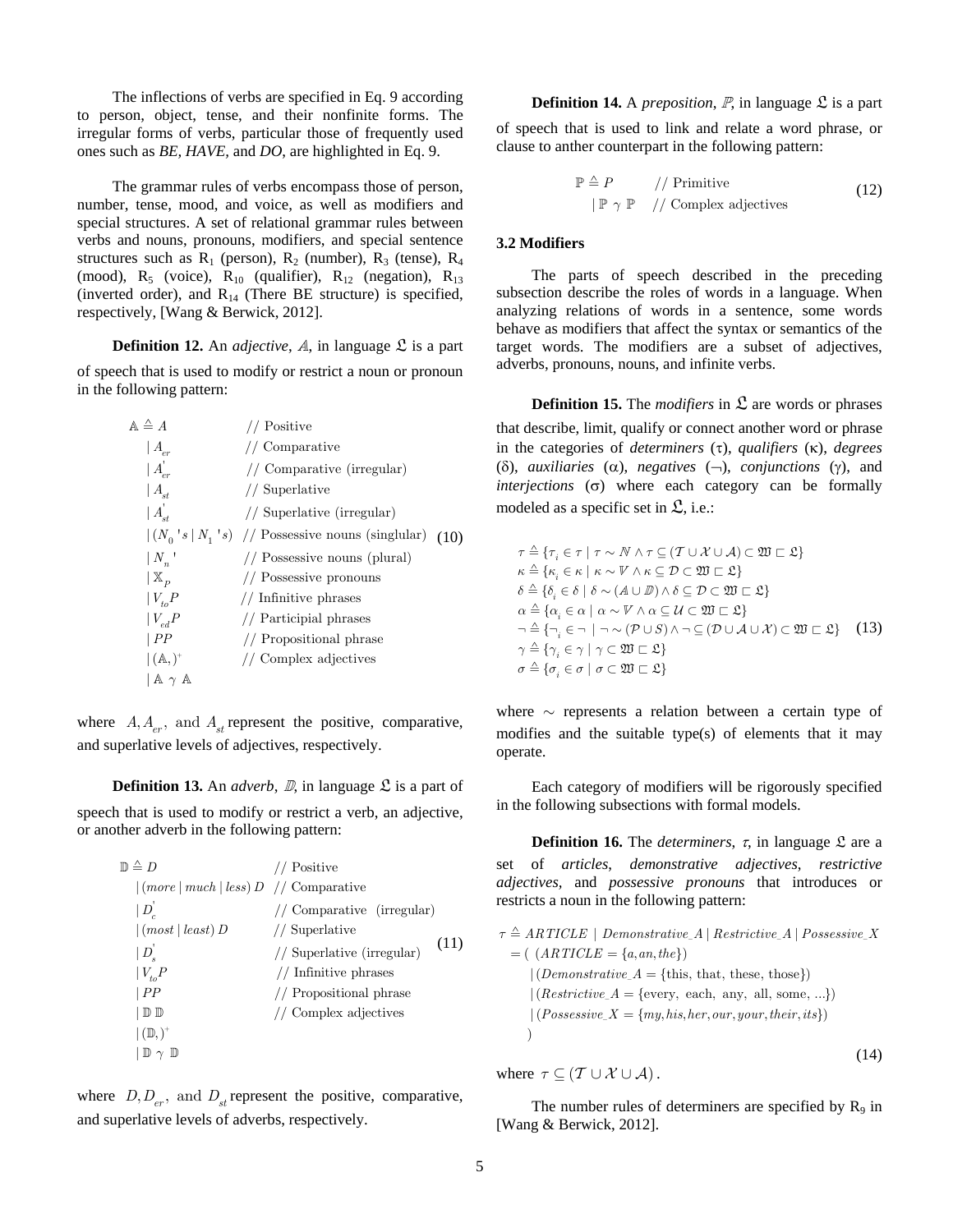**Definition 17.** A *qualifiers*,  $\kappa$ , in language  $\mathcal{L}$  are a set of special adverbs that modifies the extent or manner of a verb as follows:

$$
\kappa \triangleq \{almost, always, often, perhaps, never, ...\}, \ \kappa \subset \mathbb{D}
$$
\n(15)

The modification rules of qualifiers are specified by  $R_{10}$ in [Wang & Berwick, 2012].

**Definition 18.** The *degrees*,  $\delta$ , in language  $\mathcal{L}$  are a set of special adverbs or adjectives that modifies or restricts the extent of an adjective or an adverb as follows:

$$
\delta \triangleq \{ too, so, very, more, quite, ...\}, \delta \subset (A \cup \mathbb{D}) \quad (16)
$$

The modification rules of degrees are specified by  $R_{11}$ in [Wang & Berwick, 2012].

**Definition 19.** The *auxiliaries*,  $\alpha$ , in language  $\mathcal{L}$  is a set of verbal prefixes that indicates the tense, voice, mood, person, and/or number of a verb in the following pattern:

$$
\alpha \triangleq ASPECT \mid Positive\_MODAL \mid Passive\_MODAL \mid Dummy\_MODAL
$$
  
=  $( ASPECT = ($ 

$$
\mid \text{Habitual:} \quad V_p = (V \mid V_s \mid V_s')
$$
\n
$$
\mid \text{ Progressive: } BE \ V_{ing}
$$
\n
$$
\mid \text{Complete:} \quad HAVE \ (V_{pp} \mid V_{pp})
$$
\n
$$
\mid \text{Future:} \quad \text{will } V
$$
\n
$$
\mid \text{ Past:} \quad \quad (V_d \mid V_d')
$$

 $|(Positive\_MODAL = \{will, would, shall, should, may, might, can,$  $\text{could}, \text{ must}, \ldots)$ 

 $|(Passive\_MODAL = \{ BE \, (V_{pp} \mid V_{pp}^{\prime}), \, HAVE \, been \, (V_{pp} \mid V_{pp}^{\prime}), \, ... \})$  $(Dummy_MODAL = DO (V | VP))$  ) (17)

The tense rules of auxiliaries are specified in  $R_3$  in [Wang & Berwick, 2012].

**Definition 20.** The *negations*,  $\rightarrow$ , in language  $\mathcal{L}$  is a category of words that expresses the opposite meaning of a phrase or sentence, i.e.:

$$
\neg \triangleq \{ not, no, never, nothing, nobody, none, neither...nor, ... \}, \neg \subset (\mathbb{D} \cup A \cup X)
$$
\n(18)

The negation rules are specified by  $R_{12}$  in [Wang & Berwick, 2012].

**Definition 21.** The *conjunctions*,  $\gamma$ , in language  $\mathcal{L}$  is a special part of speech that connects and relates words, phrases, clauses by using the *coordinatives, subordinates,*  and *correlatives* in the following pattern:

$$
\gamma \triangleq (\gamma_{\text{Coordinates}} \mid \gamma_{\text{Subordinates}} \mid \gamma_{\text{Correlatives}})
$$
\n
$$
= (\gamma_{\text{Coordinates}} = \{and, or, nor, but, for, so, ... \})
$$
\n
$$
| (\gamma_{\text{Subordinates}} = \{when, while, after, before, as, because, who, if, since, unless, until, ... \})
$$
\n
$$
| (\gamma_{\text{Correlatives}} = \{both ... and, either ... or, \text{not only ... but also, whether ... or, ... \})
$$
\n
$$
)
$$

 It is noteworthy in Eq. 19 that the coordinative and correlative conjunctions connect two or more equivalent elements in parallel where the elements can be at the levels of word, phrase, clause, and sentence. However, the subordinate conjunctions relate a subsentence to the main sentence.

**Definition 22.** The *interjections*,  $\sigma$ , in language  $\mathcal{L}$  is a special part of speech that expresses an exclamation, qualification, or degree, which extends the context of a sentence in the following pattern:

$$
\sigma \triangleq (Exclamation \mid qualities \kappa) \mid degrees (\delta))
$$
  
= (Oh \mid Wow \mid Whew, ...)! \mathcal{S}  
\mid \kappa, \mathcal{S}  
\mid \delta, \mathcal{S} \tag{20}

The interjections usually appear in the front of sentence separated by the exclamation or comma to denote a strong or weak emotional expression, respectively.

#### **3.3 Phrases**

Phrases are the second-level structures beyond lexes in a sentence. A phrase is not a complete sentence where its principal verb is not in the finite form. Otherwise, it is a clause. Phrases can be classified into six categories as follows.

**Definition 23.** A *phrase* in  $\mathcal{L}$  is a combination of multiple words that forms an element of sentence in the categories of *noun phrase* (*NP*), *verb phrase* (*VP*), *adjective phrase* (*AP*), *adverb phrase* (*DP*), *proposition phrase* (*PP*), and *complement phrase* (*PP*) where each category of the phrases can be formally modeled as a specific set in  $\mathfrak{L}$ , i.e.:

$$
NP \triangleq \{p_i \in NP \mid NP \subset \text{p2D} \sqsubset \mathcal{L}\}
$$
  
\n
$$
VP \triangleq \{p_i \in VP \mid VP \subset \text{p2D} \sqsubset \mathcal{L}\}
$$
  
\n
$$
AP \triangleq \{p_i \in AP \mid AP \subset \text{p2D} \sqsubset \mathcal{L}\}
$$
  
\n
$$
DP \triangleq \{p_i \in DP \mid DP \subset \text{p2D} \sqsubset \mathcal{L}\}
$$
  
\n
$$
PP \triangleq \{p_i \in PP \mid PP \subset \text{p2D} \sqsubset \mathcal{L}\}
$$
  
\n
$$
CP \triangleq \{p_i \in CP \mid PP \subset \text{p2D} \sqsubset \mathcal{L}\}
$$
  
\n
$$
CP \triangleq \{p_i \in CP \mid CP \subset \text{p2D} \sqsubset \mathcal{L}\}
$$
  
\n
$$
(21)
$$

where  $p_i$  represents a phrase, and  $\beta$ *ll* denotes a power set or combination of words in language L.

Each category of phrases will be rigorously specified in the following subsections with formal models.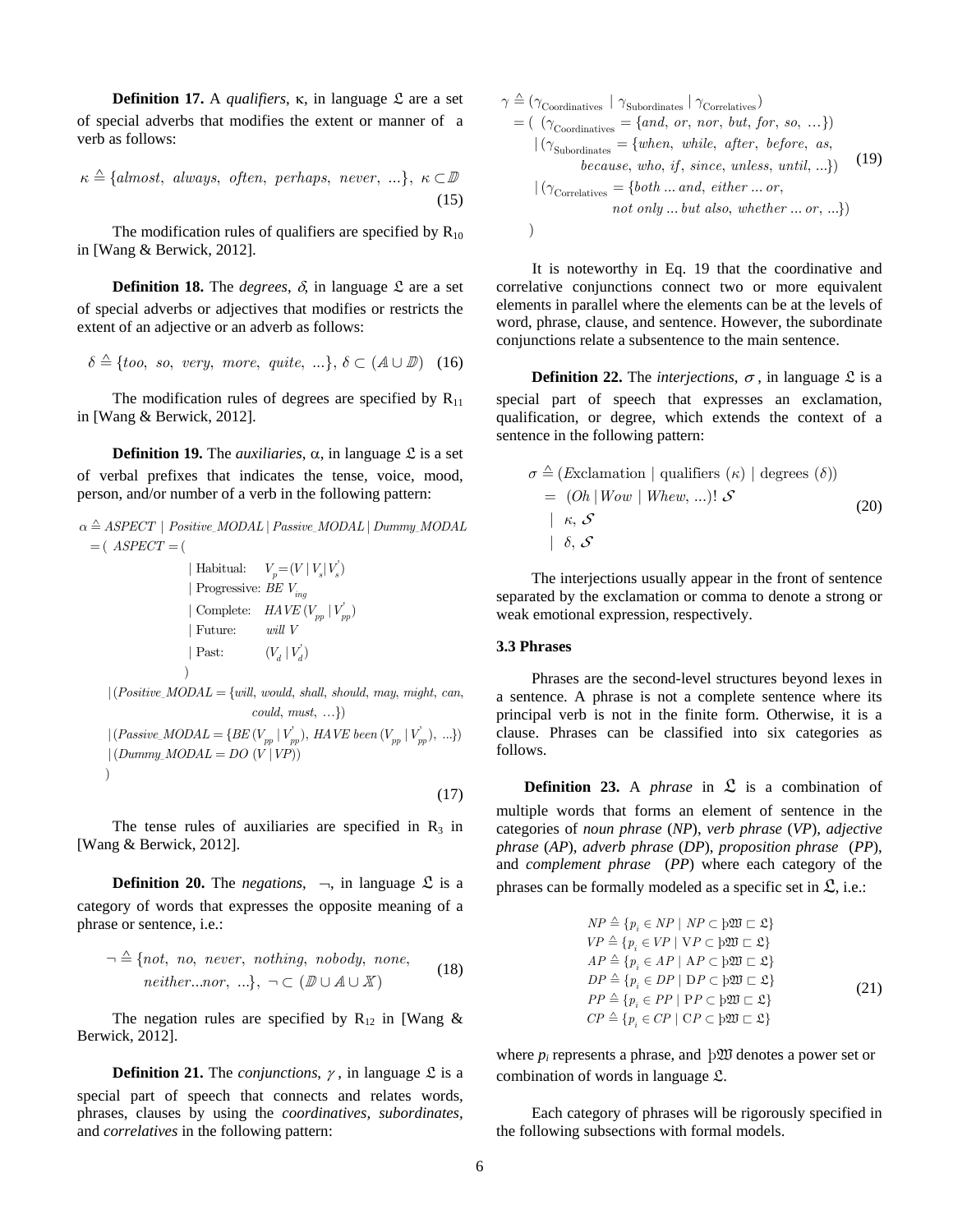**Definition 24.** A *noun phrase*, *NP*, in language  $\mathcal{L}$  is a noun composed with a determiner or adjective in front or following by alternative prepositional phrase and/or compliment phrase:

$$
NP \triangleq [\tau | \tau A | \tau AP] \mathbb{N} [PP | CP | PP \text{ } CP]
$$
  
\n
$$
| NP \gamma NP
$$
  
\n
$$
|(NP,)^{+}
$$
  
\n
$$
|(NP)^{+}
$$
  
\n(22)

where  $N$  is the principal noun including the subjective pronouns  $X_{-J}$ , objective pronouns  $X_{-O}$ , and gerunds  $V_{ing}$  as defined in Definition 9.

**Definition 25.** A *verb phrase*, *VP*, in language  $\mathcal{L}$  is a verb modified by an auxiliary, qualifier, adverb, adverb phrase, and/or negation in the following pattern:

 $\overline{VP} \triangleq [\alpha | \neg | \alpha \neg | \kappa |DP | \alpha DP | \alpha \neg DP] \vee [DP]$ // // //  $V_{\text{t}_p}P = to V$  // Infinitive phrase  $V_{in}P = V_{in}$  // Gerund phrase  $| V_{inc} P = BE V_{inc}$  // Present participial phrase  $\mid V_d P = H A V E V_d$ *to*  $\sum_{ing}$  *ing*  $_{ing}^{i}$  =  $_{DL}^{i}$   $_{i}^{i}$  $V_{ta}P = to V$  $V_{inc}P = V$  $V_{inc}P = BE$  *V* = = = *VP*  $\gamma$  *VP* // Past participial phrase  $| VP \gamma VP$  // Complex VP  $\mid (VP, )^+$ (23)

where  $V$  is the principal verb as defined in Definition 11.

**Definition 26.** An *adjective phrase*, *AP*, in language L is an adjective modified by an adverb, an adverb phrase, or a degree word in the following pattern:

$$
AP \triangleq [\delta | D | DP] \mathbb{A}
$$
  
\n
$$
|(NP | XP) AP
$$
  
\n
$$
| AP \gamma AP
$$
  
\n
$$
|(AP)^{+}
$$
\n(24)

where  $\Lambda$  is the principal adjective as defined in Definition 12.

**Definition 27.** An *adverb phrase*, *DP*, in language  $\mathcal{L}$  is an adverb modified by a degree word  $\delta$  in the following pattern:

$$
DP \triangleq [\delta] \mathbb{D} [CP]
$$
  
\n
$$
| DP (VP | DP | AP)
$$
  
\n
$$
| VP DP
$$
  
\n
$$
| (\mathbb{D} | DP) , S
$$
  
\n
$$
| (\mathbb{D} | DP) | S
$$
  
\n
$$
| DP \gamma DP
$$

where  $\mathbb D$  is the principal adverb as defined in Definition 13.

**Definition 28.** A *prepositional phrase*, *PP*, in language  $\mathfrak L$  is a phrase of preposition with object that modifies a noun or noun phrase in the following pattern:

$$
PP \triangleq [DP] \mathbb{P}(N \mid NP) \tag{26}
$$

where  $\mathbb P$  is the principal preposition, and NP including the subjective pronouns  $X_{0}$ , as defined in Definition 14.

**Definition 29.** A *complement phrase*, *CP*, in language  $\mathfrak L$  is an adjective or noun phrase that completes the sense of a verb, a subject, and an object in the following pattern:

$$
CP \triangleq A[N] | AP[NP]
$$
 (27)

CPs are very widely used phrases in sentences, which can be a supplemental part of N/NP, V/VP, A/AP, or P/PP [Hodges and Whitten, 1982; O'Grady and Archibald, 2000; Taylor, 2002].

# **4. The Formal Sentence Structures of English**

On the basis of the syntactic structures, mathematical models, and grammar rules described in Section 3, a formal model of sentence in English can be rigorously developed in this section.

#### **4.1 The Formal Model of Sentences**

A *sentence* is a basic unit of a complete expression for a thread of thought or a behavior. The general structure of a sentence in a natural language encompasses a subject and a predicate where the latter can be further divided as a verb phrase (behavior) and its object(s).

**Definition 30.** An *abstract sentence*,  $S$ , in language  $\mathcal{L}$ can be formally described as a triple:

$$
S \triangleq [\mathcal{J}] \ V [\mathcal{O}] \tag{28}
$$

where

- $\mathcal{J}$  is the *subject* of the sentence,  $\mathcal{J} \in (\mathbb{N} \cup \mathbb{X} \cup \mathbb{N})$  $NP \cup XP$  )  $\subset \mathcal{N} \subset b\mathfrak{W} \subset \mathfrak{L}$ ;
- $\bullet$  *V* is the *predicate* of the sentence with an inflective form of *verb* or *VP*,  $V \in \mathcal{V} \subset \mathrm{b} \mathfrak{W} \subset \mathfrak{L}$ ;
- $\mathcal O$  is the object of the predicate and the sentence,  $\mathcal O$  $\in (N \cup \mathbb{X} \cup NP \cup XP) \subset \mathcal{N} \subset \varphi \mathfrak{W} \subset \mathfrak{L}$ , where the brackets [ ] represent an optional term.

Sentences may be classified according to their purposes known as *statements, commands, questions,* and *exclamations*. Sentences may also be classified according to their syntactic structures known as *simple* and *complex* ones. A complex sentence is usually constructed by conjunctions of subsentences known as clauses.

**Definition 31.** A *clause* is the third-level structures beyond a phrase that is a subsentence related to another one in a complex sentence usually connected by a coordinative or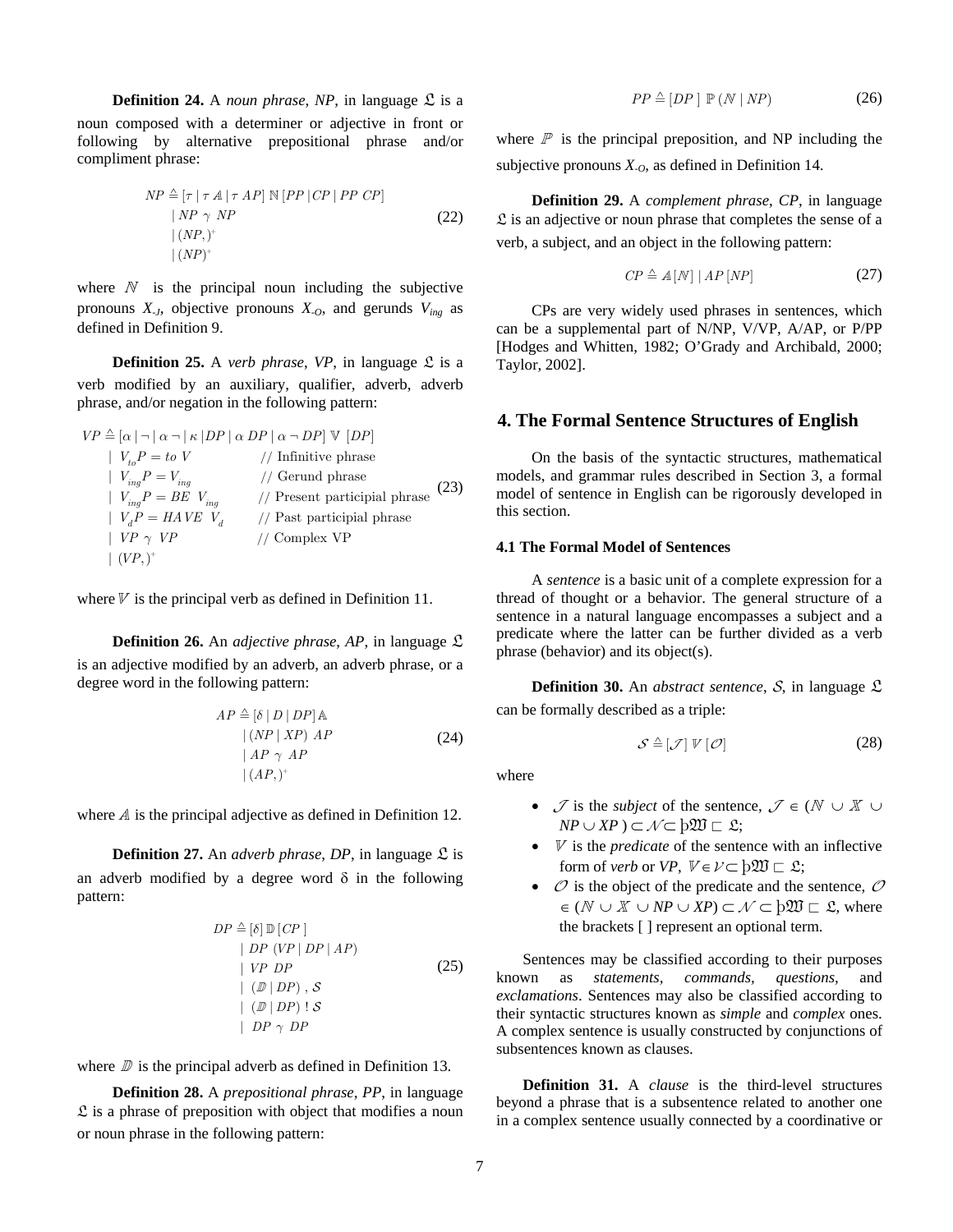correlative conjunctions as in *independent* clauses and introduced by subordinate or relative pronouns as in *dependent* clauses in the following pattern:

$$
\mathcal{S} \triangleq \text{(Independent\_clause } (IC) | Dependent\_clause (DC)):\n= IC = ( (C, C)\n | (C; C)\n | (C \gamma_{Coordinate} C)\n | (C \gamma_{Correlative} C)\n | (C \gamma_{Correlative} C)\n)\n\text{(DO = ( } (C_m \gamma_{Subordinate} C_s)\n | (C_m X_r C_s)\n)
$$

where  $X<sub>r</sub>$  represents relative pronouns such as the general personal  $(X_p)$ , *indefinite*  $(X_i)$ , *demonstrative*  $(X_{th})$ , and *interrogative*  $(X_{wh})$  pronouns, respectively, as defined in Eq. 8.

The connections between two clauses in a complex one can be established by the *conjunctions*  $(y)$  as described in Definition 21. The relations of clauses in a complex sentence can be *equivalent* and *subordinate*. In the former case, the clauses are known as *independent clauses* (IC); while in the latter case, the clauses are known as the *dependent clauses*  (DCs) where the *main* clause is in the form of a complete sentence, and the *subordinate* clause is a sentence introduced by a conjunction or relative pronoun.

There are noun, adjective, and adverb clauses from the syntactical point view. In some cases the introductory conjunction for a subordinate clause may be omitted when the syntax and semantics are reserved and be clearly understood. This form of clause is called *elliptical* clauses.

#### **4.2 The Deductive Grammar of English**

On the basis of the mathematical models of both the individual syntactic structures as developed in Section 3, a formal model of the English grammar known as the deductive grammar can be rigorously established as shown in Fig. 1.

**Definition 32.** The *deductive grammar* is an abstract grammar that formally denotes the syntactic rules of a language based on which as a generic formula, valid language sentences can be deductively derived.

The Deductive Grammar of English (DGE) can be formally described in EBNF as shown in Fig. 1. DEG specifies the formal structures of sentence, clauses, phrases, modifiers, and terminals (lexes), as well as their syntactical rules, in a top-down hierarchy. Based on the formal DGE and supported by a lexical database for all terminals words, a parser can be derived to autonomously process texts expressed in English according to the formal grammar.

The syntactic rules of individual elements such as those of lexes, modifiers, and phrases as well as their inflections

have been formally defined in Section 3. In addition to the syntactic rules, there are 15 relational semantic rules between different elements of sentences in English such as those of  $J$ - $\mathbb V$  agreement,  $\mathbb X$ - $\mathcal J$  agreement, negation, and inverted structures [Wang & Berwick, 2012].

| The Deductive Grammar of English                                                                                                                  |                                           |                                           |  |  |  |  |  |
|---------------------------------------------------------------------------------------------------------------------------------------------------|-------------------------------------------|-------------------------------------------|--|--|--|--|--|
| // Sentence structure                                                                                                                             |                                           |                                           |  |  |  |  |  |
| $S ::= [\mathcal{J}] \mathcal{P}$                                                                                                                 | // Sentence                               |                                           |  |  |  |  |  |
| $\mathcal{S} \gamma \mathcal{S}$                                                                                                                  |                                           | // Complex sentence with conjunctions     |  |  |  |  |  |
| $\sigma$                                                                                                                                          | // Complex sentence with interjections    |                                           |  |  |  |  |  |
| $J ::= NP$                                                                                                                                        | // Subject                                |                                           |  |  |  |  |  |
| $P ::= VP [O^+]$                                                                                                                                  | // Predicate                              |                                           |  |  |  |  |  |
| $\mathcal{O} ::= NP$                                                                                                                              | // Object                                 |                                           |  |  |  |  |  |
| // Phrase structures                                                                                                                              |                                           |                                           |  |  |  |  |  |
| $NP ::= [\tau   \tau AP] \mathbb{N} [PP   CP   PP \text{ } CP]$                                                                                   |                                           | // Noun phrase                            |  |  |  |  |  |
| $\mid NP \gamma NP \mid (NP, )^+ \mid (NP)^+$                                                                                                     |                                           |                                           |  |  |  |  |  |
| $VP ::= [\alpha   \neg   \alpha \neg   \kappa   DP   \alpha DP   \alpha \neg DP] \vee [DP]$ // Verb phrase                                        |                                           |                                           |  |  |  |  |  |
| $  VP \gamma VP   (VP, )^+$                                                                                                                       |                                           |                                           |  |  |  |  |  |
|                                                                                                                                                   |                                           |                                           |  |  |  |  |  |
| $AP ::= [\delta   DP]$ A                                                                                                                          |                                           | // Adjective phrase                       |  |  |  |  |  |
| $\vert AP \gamma AP \vert (AP, )^*$                                                                                                               |                                           |                                           |  |  |  |  |  |
| $DP ::= [\delta] \mathbb{D} [CP]$                                                                                                                 |                                           | // Adverb phrase                          |  |  |  |  |  |
| $\mid DP \; \gamma \; DP$                                                                                                                         |                                           |                                           |  |  |  |  |  |
| $PP ::= [DP] \mathbb{P} NP$                                                                                                                       |                                           | // Prepositional phrase                   |  |  |  |  |  |
| $CP ::= AP[NP]$                                                                                                                                   |                                           | // Complement phrase                      |  |  |  |  |  |
| // Relational syntactic rules                                                                                                                     |                                           |                                           |  |  |  |  |  |
| $\mathcal{R} ::= (R_1   R_2   \dots   R_{15})$                                                                                                    |                                           | $\frac{1}{8}$ See [40]                    |  |  |  |  |  |
| $  $ Lexes                                                                                                                                        |                                           |                                           |  |  |  |  |  |
| $\mathbb{N} ::= \mathcal{I}_N \mid \mathbb{N}$                                                                                                    |                                           | // Nouns                                  |  |  |  |  |  |
| $\mathbb{X} ::= \mathcal{I}_X \mid \mathbb{X}$                                                                                                    | // Pronouns                               |                                           |  |  |  |  |  |
| $\mathbb{V} ::= \mathcal{I}_V   \mathbb{V}$                                                                                                       |                                           | // Verbs                                  |  |  |  |  |  |
| $\mathbb{A} ::= \mathcal{I}_A \mid \mathbb{A}$                                                                                                    | // Adjectives                             |                                           |  |  |  |  |  |
| $\mathbb{D} ::= \mathcal{I}_D   \mathbb{D}$                                                                                                       | // Adverbs                                |                                           |  |  |  |  |  |
| $\mathbb{P} ::= \mathcal{I}_P   \mathbb{P}$                                                                                                       |                                           | // Propositions                           |  |  |  |  |  |
| // Modifiers                                                                                                                                      |                                           |                                           |  |  |  |  |  |
| $\tau ::= \langle determineers \rangle$                                                                                                           |                                           |                                           |  |  |  |  |  |
| $\kappa ::=$ <qualifiers></qualifiers>                                                                                                            |                                           |                                           |  |  |  |  |  |
| $\delta ::= \leq$ degrees                                                                                                                         |                                           |                                           |  |  |  |  |  |
| $\alpha ::=$ <auxiliaries></auxiliaries>                                                                                                          |                                           |                                           |  |  |  |  |  |
| $\neg ::= \le$ negative>                                                                                                                          |                                           |                                           |  |  |  |  |  |
| $\gamma$ ::= <conjunctions></conjunctions>                                                                                                        |                                           |                                           |  |  |  |  |  |
| $\sigma ::=$ <interjections></interjections>                                                                                                      |                                           |                                           |  |  |  |  |  |
| // Terminals $(\mathfrak{T})$                                                                                                                     |                                           |                                           |  |  |  |  |  |
| $\mathcal{T}_N ::= \text{ $                                                                                                                       |                                           | // $\mathcal{I}_N \subseteq \mathfrak{W}$ |  |  |  |  |  |
| $\mathcal{T}_X ::= \langle \text{pronouns} \rangle$                                                                                               |                                           | // Definition 11                          |  |  |  |  |  |
| $\mathcal{I}_V ::= BE \mid HAVE \mid DO \mid \leq \leq v$                                                                                         | // $\mathcal{I}_V \subseteq \mathfrak{W}$ |                                           |  |  |  |  |  |
| $\mathcal{T}_A ::= \langle \text{adjectives} \rangle$                                                                                             | // Definition 12                          |                                           |  |  |  |  |  |
| $\mathcal{T}_D ::=$ <adverbs><br/>// Definition 13</adverbs>                                                                                      |                                           |                                           |  |  |  |  |  |
| // Definition 14<br>$\mathcal{T}_P ::= \text{<*propositions>}$                                                                                    |                                           |                                           |  |  |  |  |  |
| $\mathcal{T}_\gamma ::= \langle \text{conjunctions} \rangle$                                                                                      |                                           | $//$ Definition 21                        |  |  |  |  |  |
| $\mathcal{T}_{\sigma}$ ::= <interjections></interjections>                                                                                        |                                           | // Definition 22                          |  |  |  |  |  |
| BE ::= <be>  <am>  <is>   <are>   <was>   <were>   <to be="">   <br/> <br/>being&gt;   <br/> <br/>been&gt;</to></were></was></are></is></am></be> |                                           |                                           |  |  |  |  |  |
| $HAVE ::= \langle have \rangle   \langle has \rangle   \langle had \rangle$                                                                       |                                           |                                           |  |  |  |  |  |
| $DO ::=   <$ does> $  <$ did> $  <$ done>                                                                                                         |                                           |                                           |  |  |  |  |  |

Fig.1 The deductive grammar of a generic sentence in English

The DGE provides not only an essential set of syntactic rules for implementing an English parser for natural language processing, but also the establishment of the general pattern of English sentences based on it any grammatically corrected sentence is an instance of the general pattern. The DGE theory indicates that, instead of analyzing variously infinite instances of sentences in linguistics, a more efficient way is to rigorously specify the general pattern of the language where all sentences fit. This approach can be demonstrated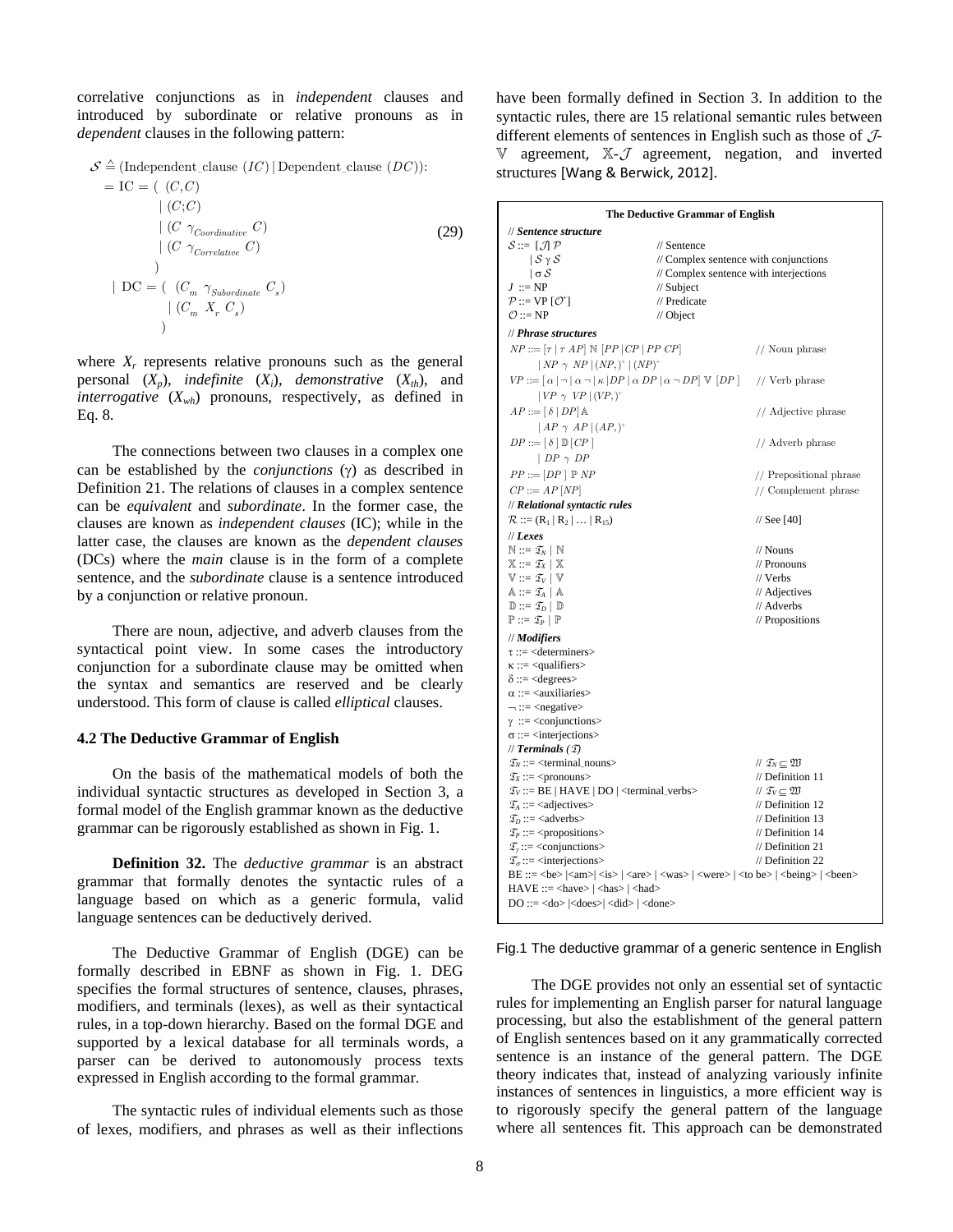by Table 2 where the higher level structures describe the syntactical models of a general sentence in DGE; while the bottom level structure is the general pattern of sentence, which function as a template for deductively deriving any concrete instance according to DGE. The DGE can also be illustrated by a syntactic diagram for the general sentence pattern as the most general and most complicated structure of English syntax.

A number of examples are demonstrated in Table 2 against the general pattern of sentences in English. Observing Fig. 1 and Table 2, it is noteworthy that the syntactic structure of the DGE pattern is highly recursive, particularly all forms of phrases in the subject, object, and predicate of the sentence. The recursive property of elements in sentences at the levels of parts of speeches, phrases, and clauses is interesting demonstrated in the general pattern, particularly the recursive structure of clauses as shown in Example 3 by clause  $\mathcal{C}_{32}$ . In order to save space, a few of simple phrases in Table 2 are not completely extended to its terminal lexical elements. The case studies indicate that no matter how simple or complex an instance sentences would be, they can be efficiently and effectively recognized, analyzed, and processed by the general formal model of DGE by human or machines.

|                | <b>Syntactical Structure</b> |                                       |                        |                 | <b>Example 1</b> | <b>Example 2</b>                  | <b>Example 3</b> |                | <b>Example 4</b>       |                    |                      |
|----------------|------------------------------|---------------------------------------|------------------------|-----------------|------------------|-----------------------------------|------------------|----------------|------------------------|--------------------|----------------------|
| Sentence       | Subject                      | $NP^+$ NP                             |                        |                 |                  | $\tau$                            |                  | The            | The                    |                    | The                  |
| (S)            | $\overline{J}$               |                                       |                        | AP              | DP               | $\delta$                          |                  |                |                        |                    | newly                |
|                |                              |                                       |                        |                 |                  | $\overline{\mathbb{D}}$           |                  |                | strongest              |                    | registered           |
|                |                              |                                       |                        |                 |                  | ${\bf CP}$                        |                  |                |                        |                    |                      |
|                |                              |                                       |                        |                 |                  | $\mathbb A$                       |                  | dark           |                        |                    |                      |
|                |                              |                                       |                        |                 |                  | $\overline{\mathbb{N}}$           |                  | clouds         | $\operatorname{flood}$ | officials          | students             |
|                |                              |                                       |                        | $\overline{PP}$ | DP               | $\delta$                          |                  |                | ever                   |                    |                      |
|                |                              |                                       |                        |                 |                  | $\overline{\mathbb{D}}$           |                  |                | recorded               |                    |                      |
|                |                              |                                       |                        |                 |                  | CP                                |                  |                |                        |                    |                      |
|                |                              |                                       |                        |                 |                  | $\mathbb P$                       |                  | on             | In                     | of                 | of                   |
|                |                              |                                       |                        |                 |                  | $\ensuremath{\mathbf{NP}}\xspace$ |                  | the horizon    | south                  | UN                 | Math-30              |
|                |                              |                                       |                        | CP              |                  | ${\sf AP}$                        |                  |                |                        |                    |                      |
|                |                              |                                       |                        |                 |                  | $\overline{\text{NP}}$            |                  |                |                        |                    |                      |
|                |                              |                                       |                        |                 |                  | $\gamma$                          |                  |                |                        |                    |                      |
|                |                              |                                       | $\overline{\text{NP}}$ |                 |                  | $\cdots$                          |                  |                |                        |                    |                      |
|                | Predicate                    | $\mathbf{V}\mathbf{P}^+$              | <b>VP</b>              |                 |                  | $\alpha$                          |                  | had            |                        |                    | will                 |
|                | $(\mathcal{P})$              |                                       |                        |                 |                  | $\overline{\phantom{0}}$          |                  |                |                        |                    | not                  |
|                |                              |                                       |                        |                 |                  | κ                                 |                  |                |                        |                    |                      |
|                |                              |                                       |                        | DP              |                  | $\delta$                          |                  |                |                        |                    |                      |
|                |                              |                                       |                        |                 |                  | $\mathbb D$                       |                  | suddenly       |                        |                    | immediately          |
|                |                              |                                       |                        |                 |                  | CP                                |                  |                |                        |                    |                      |
|                |                              |                                       |                        |                 |                  | $\mathbb {V}$                     | Look             | appeared       | caused                 | said               | get                  |
|                |                              |                                       |                        | DP              |                  | $\delta$                          |                  |                |                        |                    |                      |
|                |                              |                                       |                        |                 |                  | $\mathbb D$                       |                  | to approach to |                        | today              |                      |
|                |                              |                                       |                        |                 |                  | $\overline{CP}$                   |                  | the town       |                        |                    |                      |
|                |                              |                                       |                        |                 |                  | $\gamma$                          |                  |                |                        |                    |                      |
|                |                              |                                       | VP                     |                 |                  | $\ddotsc$                         |                  |                |                        |                    |                      |
|                | Object                       | $\ensuremath{\mathbf{NP}^{+}}\xspace$ | $\overline{\text{NP}}$ |                 |                  | $\tau$                            |                  |                |                        |                    | the                  |
|                | $(\mathcal{O})$              |                                       |                        | ${\rm AP}$      | DP               | $\delta$                          |                  |                |                        |                    | previously           |
|                |                              |                                       |                        |                 |                  | $\mathbb D$                       |                  |                |                        |                    | expected             |
|                |                              |                                       |                        |                 |                  | $\mathbf{C}\mathbf{P}$            |                  |                |                        |                    |                      |
|                |                              |                                       |                        |                 |                  | Α                                 |                  |                |                        |                    | comprehensive        |
|                |                              |                                       |                        |                 |                  | $\overline{\mathbb{N}}$           |                  |                | thousands              |                    | handbook             |
|                |                              |                                       |                        | PP              |                  | $\mathbb{P}$                      |                  |                | of                     |                    | on                   |
|                |                              |                                       |                        |                 |                  | $\overline{\text{NP}}$            |                  |                | People                 |                    | Monday               |
|                |                              |                                       |                        | CP              |                  | ${\sf AP}$                        |                  |                |                        |                    |                      |
|                |                              |                                       |                        |                 |                  | NP                                |                  |                |                        |                    | , the first day of   |
|                |                              |                                       |                        |                 |                  |                                   |                  |                |                        |                    | the class            |
|                |                              |                                       |                        | DP              |                  | $\delta$                          |                  |                |                        |                    |                      |
|                |                              |                                       |                        |                 |                  | $\mathbb D$                       |                  |                | homeless               |                    |                      |
|                |                              |                                       |                        |                 |                  | ${\bf CP}$                        |                  |                |                        |                    |                      |
|                |                              |                                       |                        |                 | $\gamma$         |                                   |                  |                |                        |                    |                      |
|                |                              |                                       | NP                     |                 |                  | .                                 |                  |                |                        |                    |                      |
| $\gamma$       |                              |                                       |                        |                 |                  |                                   |                  |                |                        |                    |                      |
| $\overline{s}$ |                              |                                       | .                      |                 |                  |                                   |                  |                | $\mathcal{C}_{31}$     | $\mathcal{C}_{32}$ |                      |
| End            |                              |                                       |                        |                 |                  |                                   | Ţ                |                |                        | $\cdot$            | $\ddot{\phantom{a}}$ |

Table 2. Application Examples of the Deductive Grammar of English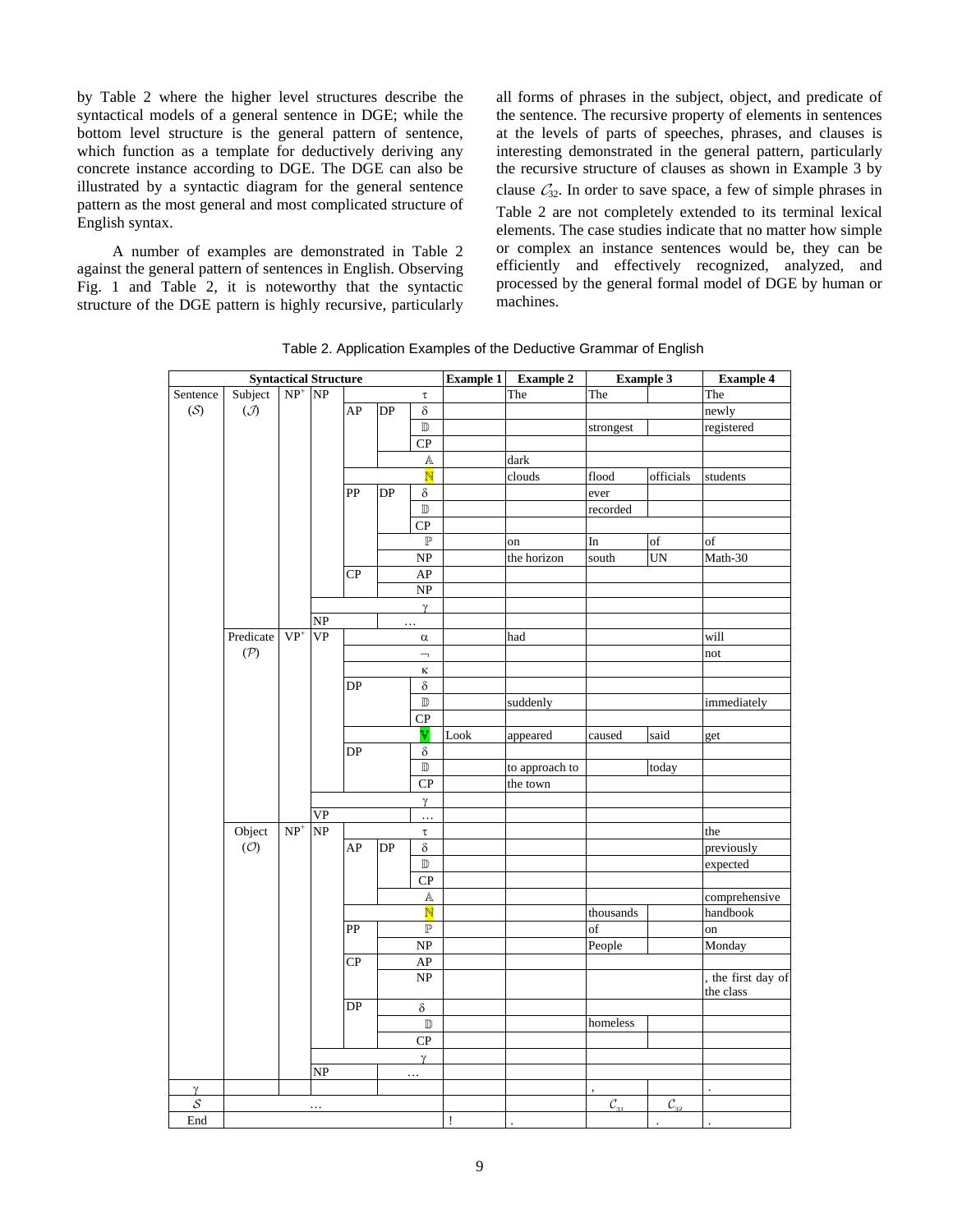### **5. Conclusions**

This paper has represented a formal, general, and precise methodology for natural language processing in cognitive and computational linguistics. Denotational mathematics has been adopted to model and specify the Deductive Grammar of English (DGE). The work has demonstrated that the grammar of a natural language can be formally specified by a set of rigorous syntactical structures and rules. Based on them, cognitive systems for machineenabled language processing and learning may be implemented. A wide range of applications of the formal models of DGE have been identified in natural language processing, computational linguistics, and cognitive informatics in general, and in word processing, web search engines, machine language comprehension, autonomous machine learning, smart cell phones, semantic computing, cognitive computing, and computing with words in particular.

#### **Acknowledgement**

The authors would like to acknowledge the Natural Science and Engineering Council of Canada (NSERC) for its partial support to this work. We would like to thank the anonymous reviewers for their valuable comments and suggestions.

#### **References**

- [1] Chomsky, N. (1956), Three Models for the Description of Languages, *I.R.E. Transactions on Information Theory*, IT-2(3), 113-124.
- [2] Chomsky, N. (1957), *Syntactic Structures*, Mouton, the Hague.
- [3] Chomsky, N. (1959), On Certain Formal Properties of Grammars, *Information and Control,* 2, 137-167.
- [4] Chomsky, N. (1962), Context-Free Grammar and Pushdown Storage, Quarterly Progress Report, *MIT Research Laboratory*, 65, 187-194.
- [5] Chomsky, N. (1965), *Aspects of the Theory of Syntax*, MIT Press, Cambridge, MA.
- [6] Chomsky, N. (1982), *Some Concepts and Consequences of the Theory of Government and Binding*, MIT Press, Cambridge, MA.
- [7] Chomsky, N. (2007), Approaching UG from Below. Interfaces + Recursion = Language? *Chomsky's Minimalism and the View from Syntax-Semantics*, Mouton, Berlin.
- [8] Crystal, D. (1987), *The Cambridge Encyclopedia of Language*, Cambridge University Press, NY.
- [9] Evans, V. & M. Green (2006). *Cognitive Linguistics: An Introduction*. Edinburgh: Edinburgh University Press.
- [10] Gibbs (1996), The Expansion of a New Paradigm in Linguistics: Cognitive Linguistic Research, in Casad ed. *Cognitive Linguistics in the Redwoods*, Mouton De Gruyter, June.
- [11] Hodges, J.C. and M.E. Whitten (1982), *Harbrace College Handbook*, 9th ed., HBJ Inc., NY.
- [12] Langlotz, Andreas (2006), Idiomatic Creativity: A Cognitive-Linguistic Model of Idiom-Representation and Idiom Variation in English. Amsterdam: John Benjamins.
- [13] O'Grady, W. and J. Archibald (2000), *Contemporary Linguistic Analysis: An Introduction*, 4th ed., Pearson Education Canada Inc., Toronto.
- [14] Pullman, S. (1997), *Computational Linguistics*, Cambridge University Press, Cambridge, UK.
- [15] Huddleston, R. and G.K. Pullum (2002), *The Cambridge Grammar of the English Language*, Cambridge University Press, UK.
- [16] Tarski, A. (1944), The Semantic Conception of Truth, *Philosophic Phenomenological Research*, 4, 13-47.
- [17] Taylor, J.R. (2002), *Cognitive Grammar*, Oxford University Press.
- [18] Wang, Y. (2002), *Keynote: On Cognitive Informatics,* Proceedings of the First IEEE International Conference on Cognitive Informatics (ICCI'02), Calgary, AB., Canada, IEEE CS Press, August, pp.34-42.
- [19] Wang, Y. (2003), On Cognitive Informatics, *Brain and Mind: A Transdisciplinary Journal of Neuroscience and Neurophilosophy,* 4(2), 151-167.
- [20] Wang, Y. (2007a), *Software Engineering Foundations: A Software Science Perspective*, CRC Series in Software Engineering, Vol. II, Auerbach Publications, USA, July.
- [21] Wang, Y. (2007b), The Theoretical Framework of Cognitive Informatics, *International Journal of Cognitive Informatics and Natural Intelligence*, 1(1), 1- 27.
- [22] Wang, Y. (2007c), The OAR Model of Neural Informatics for Internal Knowledge Representation in the Brain, *International Journal of Cognitive Informatics and Natural Intelligence*, USA, 1(3), 64-75.
- [23] Wang, Y. (2008a), On Contemporary Denotational Mathematics for Computational Intelligence, *Transactions of Computational Science*, Springer, August, 2, 6-29.
- [24] Wang, Y. (2008b), On Concept Algebra: A Denotational Mathematical Structure for Knowledge and Software Modeling, *International Journal of Cognitive Informatics and Natural Intelligence,* USA, 2(2), 1-19.
- [25] Wang, Y. (2009a), A Formal Syntax of Natural Languages and the Deductive Grammar, *Fundamenta Informaticae*, 90(4), 353-368.
- [26] Wang, Y. (2009b), On Cognitive Computing, *International Journal of Software Science and Computational Intelligence,* 1(3), 1-15.
- [27] Wang, Y. (2009c), On Abstract Intelligence: Toward a Unified Theory of Natural, Artificial, Machinable, and Computational Intelligence, *International Journal of Software Science and Computational Intelligence,* 1(1), 1-17.